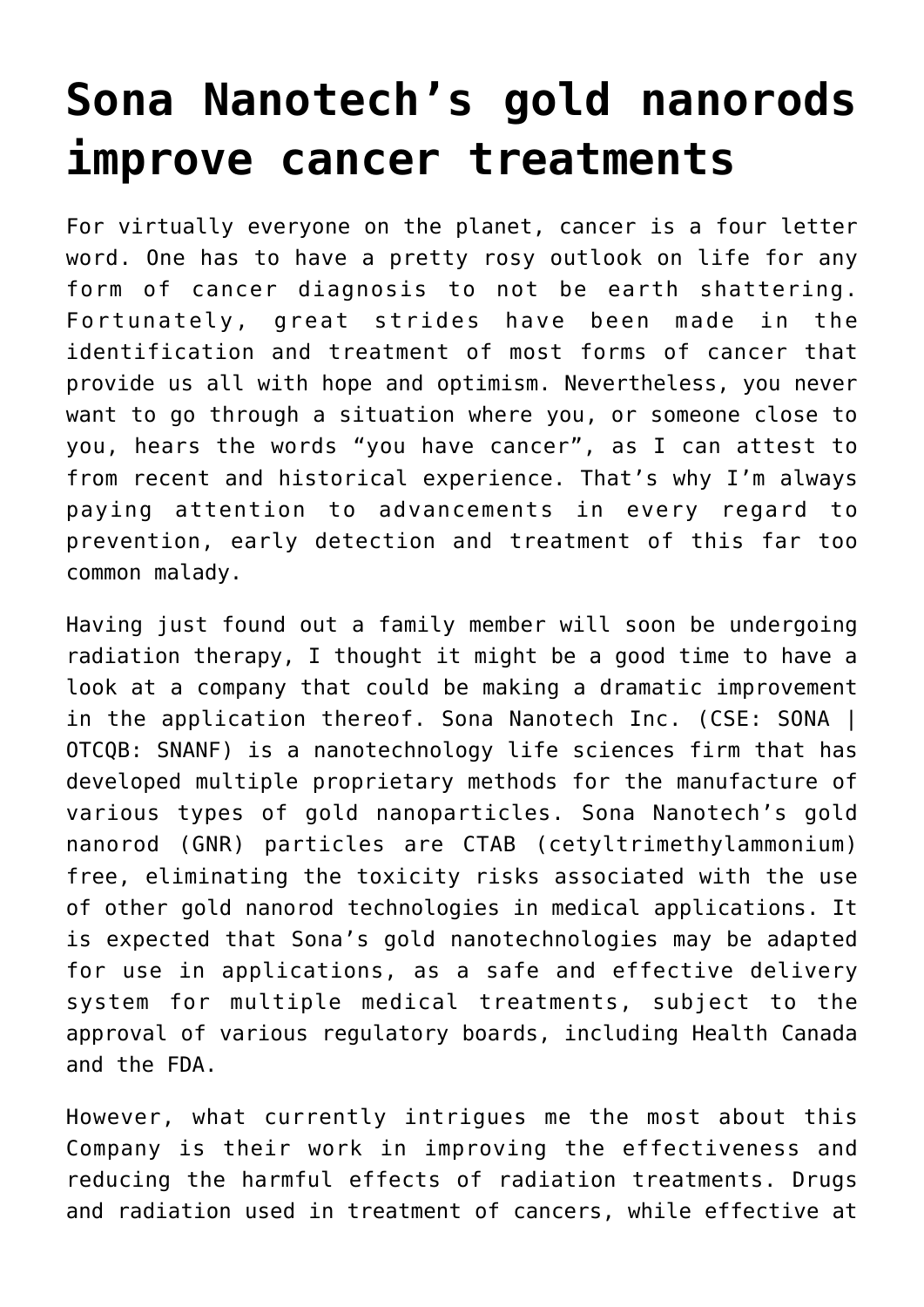killing tumor cells, cause damage to organs and healthy cells. Traditional methods of radiation treatment involve nonselective irradiation, damaging the normal tissue surrounding a tumor as well as the cancerous cells. Evidence suggests that GNRs could be more effective at killing tumors with less or no adverse reactions to healthy cells. Photothermal therapy using GNRs involves the placement of specifically tuned GNRs at the tumor site, accumulating the GNRs within the cancer cells, and the use of a near infrared light generating laser, harmless to skin, to penetrate the tumor, triggering the GNR's surface electrons to vibrate strongly and increase the local temperature of the cancerous cells, thereby killing them safely. This method is less invasive and can be more precise than surgery.

I may be a little preoccupied at present on this particular item in Sona's arsenal, so I'll take a step back and quickly discuss other GNR applications that Sona is developing. Their primary focus right now is a saliva based rapid screening test for Coronavirus. On November  $8<sup>th</sup>$  the Company announced a [U.S.](https://investorintel.com/markets/biotech-healthcare/biotech-news/sona-announces-u-s-partnership-and-preliminary-evaluation-results-for-its-covid-19-saliva-test/) [partnership and preliminary evaluation results](https://investorintel.com/markets/biotech-healthcare/biotech-news/sona-announces-u-s-partnership-and-preliminary-evaluation-results-for-its-covid-19-saliva-test/) for its COVID-19 saliva test. Sona entered into a binding licensing agreement with U.S. FDA registered Arlington Scientific Inc. of Springville, Utah, to bring Sona's rapid saliva COVID-19 test to market. The market was pretty excited about this news as the stock popped 87% the day after the press release, and that was before anyone was aware of the omicron variant. If an FDA Emergency Use Authorization is granted, Arlington will coordinate manufacturing and distribution of the test in the U.S. exclusively on a profit-sharing basis. Albeit, many have suggested we are moving from pandemic to endemic so it remains to be seen if this product will be viewed as importantly as it was three and a half months ago.

Other developments going on at Sona include a rapid screening tool to help farmers combat the threat of Bovine Tuberculosis in herds, which is being developed with a consortium of